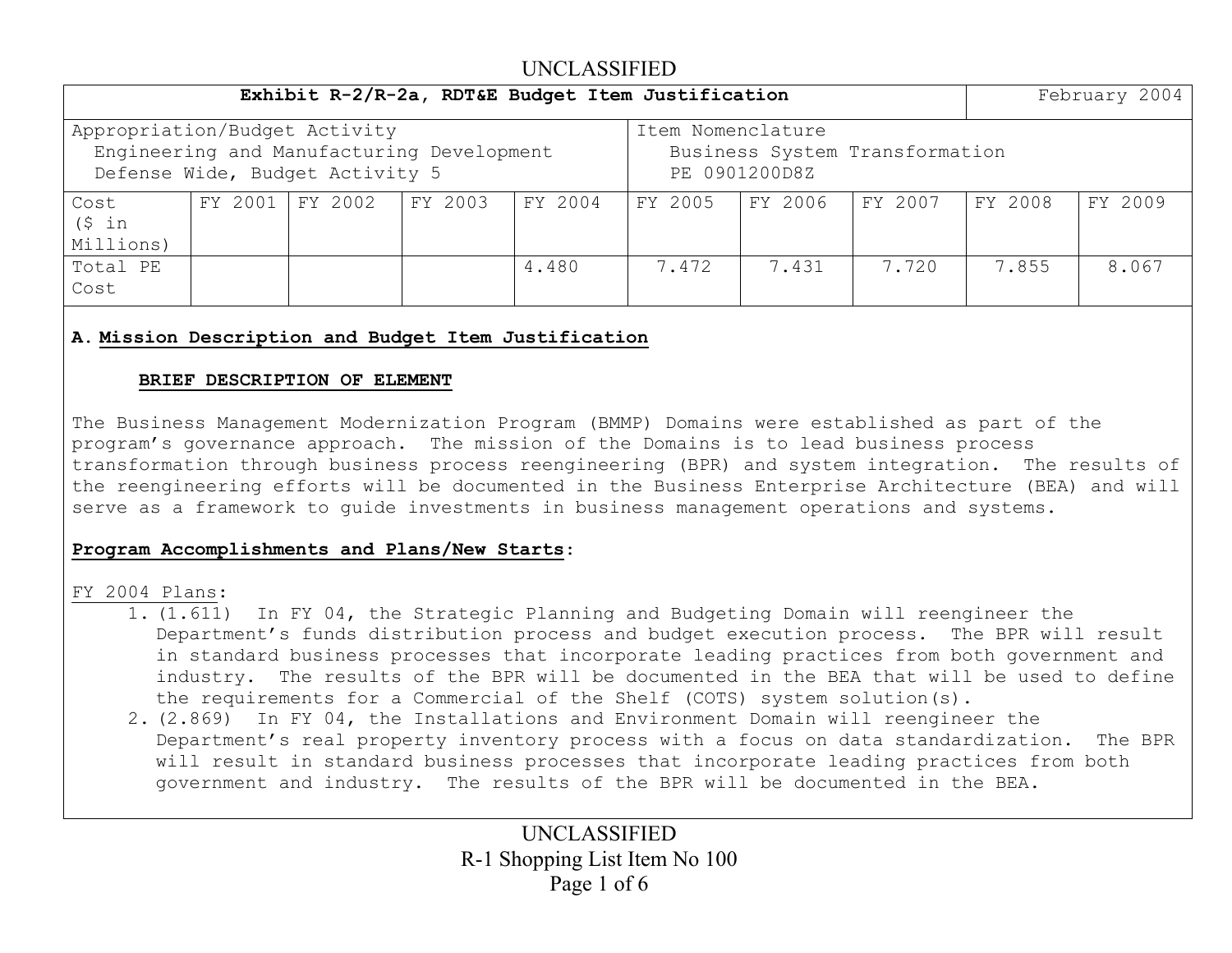## **Program Accomplishments and Plans/New Starts (Cont.)**:

### FY 2005 Plans:

- 1. (1.572) In FY 05, the Strategic Planning and Budgeting Domain will reengineer the Department's program and budget formulation process. The BPR will result in standard business processes that incorporate leading practices from both government and industry. The results of the BPR will be documented in the BEA that will be used to define the requirements for a COTS system solution(s).
- 2. (3.900) In FY 05, the Installations and Environment Domain will implement the results of the real property reengineering initiative and begin the reengineering of the environmental management process and installation management process. The BPR will result in standard business processes that incorporate leading practices from both government and industry. The results of the BPR will be documented in the Business Enterprise Architecture (BEA).
- 3. (2.000) In FY 05, the Accounting and Finance Domain will reengineer the cost accounting process with a focus on data standardization. The BPR will result in standard business processes that incorporate leading practices from both government and industry. The results of the BPR will be documented in the Business Enterprise Architecture (BEA).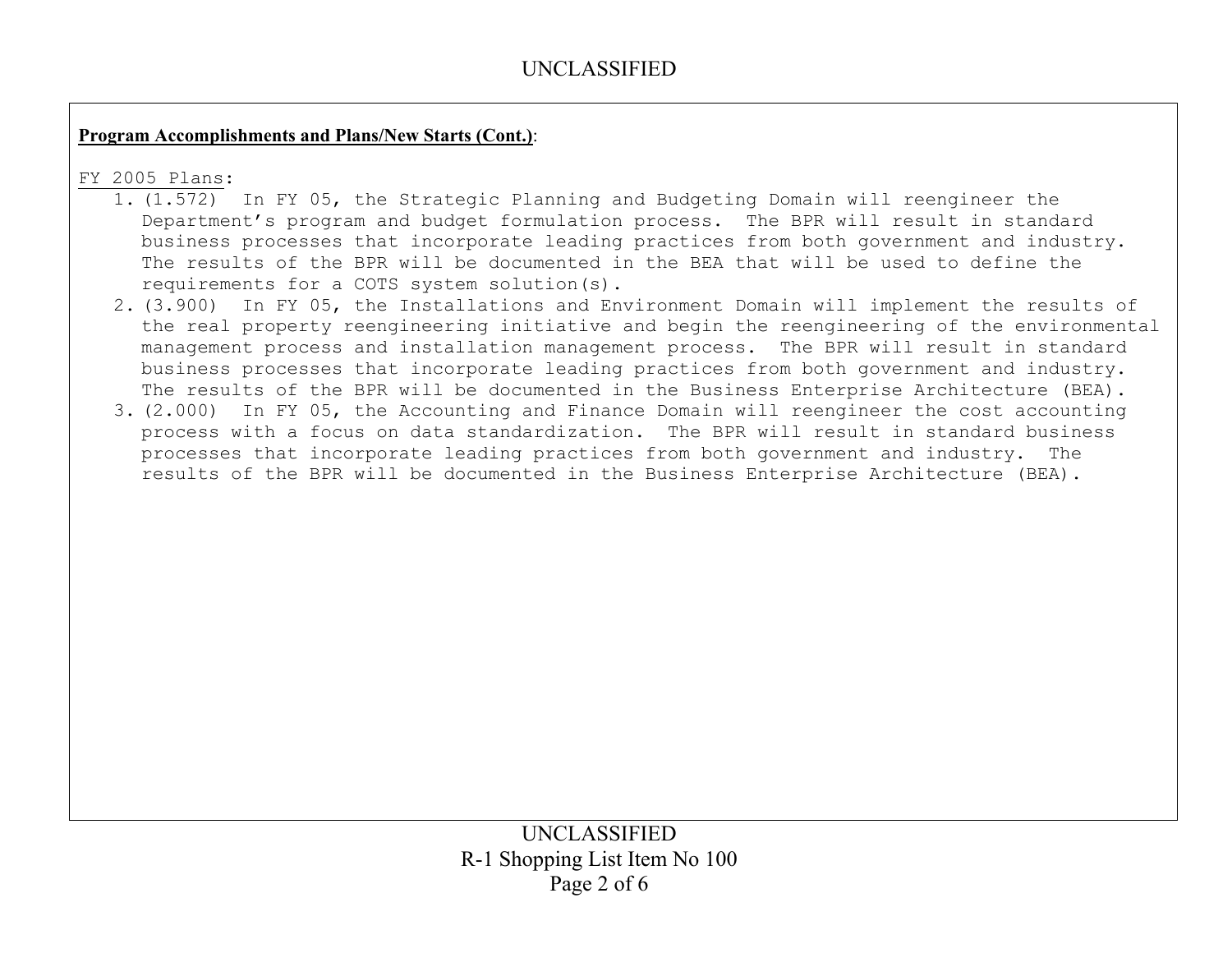| B. Program Change Summary   | FY 2002 | FY 2003 | FY 2004 | FY 2005 |
|-----------------------------|---------|---------|---------|---------|
| Previous President's Budget |         |         |         |         |
| Current BES/President's     |         |         | 4.480   | 7.472   |
| Budget                      |         |         |         |         |
| Total Adjustments           |         |         |         |         |
| Adjustment to Appropriated  |         |         |         |         |
| Value/Transferred Amount    |         |         |         |         |
| Congressional realignment   |         |         |         |         |
| Congressionally Directed    |         |         |         |         |
| Undistributed Reductions    |         |         |         |         |
| Small Business Innovative   |         |         |         |         |
| Reserve                     |         |         |         |         |

Current Budget Submit/Budget Estimate

Funding: New Start

 Schedule: Business process reengineering was started following completion of the first version of the BEA. The reengineering will be on-going in an incremental approach consistent with the increments of BMMP. All results will be documented in updates to the BEA. Technical: Not Applicable

**C. Other Program Funding Summary:** N/A

**D. Acquisition Strategy:** The strategy will be to contract with the private sector for required effort.

> UNCLASSIFIED R-1 Shopping List Item No 100 Page 3 of 6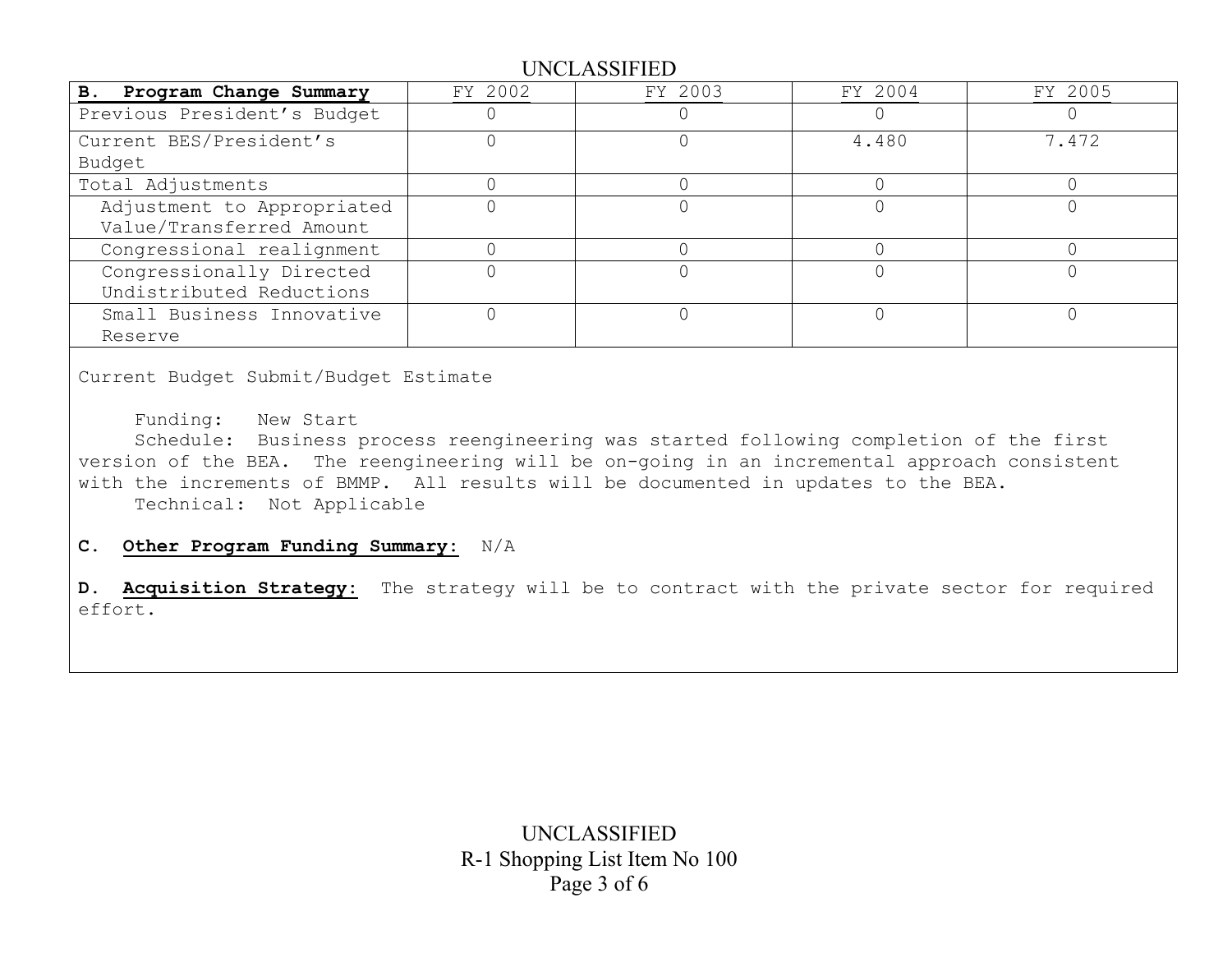| Exhibit R-3, RDT & E, DW Project Cost Analysis         |                              | Date: February 2004                  |                      |               |                        |               |                        |               |                                   |                     |               |                             |  |  |  |  |
|--------------------------------------------------------|------------------------------|--------------------------------------|----------------------|---------------|------------------------|---------------|------------------------|---------------|-----------------------------------|---------------------|---------------|-----------------------------|--|--|--|--|
| Appropriation: RDT&E, Budget Activity: 5               |                              |                                      |                      |               |                        | 0901200D8Z    | Program Element:       |               | Business System<br>Transformation |                     |               |                             |  |  |  |  |
|                                                        |                              |                                      |                      |               |                        |               |                        |               |                                   |                     |               |                             |  |  |  |  |
| Cost<br>Categories                                     | Contract<br>Method &<br>Type | Performing<br>Activity &<br>Location | Total<br>PYS<br>Cost | FY 03<br>Cost | FY 03<br>Award<br>Date | FY 04<br>Cost | FY 04<br>Award<br>Date | FY 05<br>Cost | FY 05<br>Award<br>Date            | Cost to<br>Complete | Total<br>Cost | Target Value<br>of Contract |  |  |  |  |
| <b>Business</b><br>Process<br>Reengineering<br>Support | Competitive                  | OSD                                  | $\Omega$             | $\Omega$      |                        | 4.480         | Feb 04                 | 7.472         | Oct 05                            |                     | 11.952        |                             |  |  |  |  |
|                                                        |                              |                                      |                      |               |                        |               |                        |               |                                   |                     |               |                             |  |  |  |  |
|                                                        |                              |                                      |                      |               |                        |               |                        |               |                                   |                     |               |                             |  |  |  |  |
|                                                        |                              |                                      |                      |               |                        |               |                        |               |                                   |                     |               |                             |  |  |  |  |
|                                                        |                              |                                      |                      |               |                        |               |                        |               |                                   |                     |               |                             |  |  |  |  |
|                                                        |                              |                                      |                      |               |                        |               |                        |               |                                   |                     |               |                             |  |  |  |  |
|                                                        |                              |                                      |                      |               |                        |               |                        |               |                                   |                     |               |                             |  |  |  |  |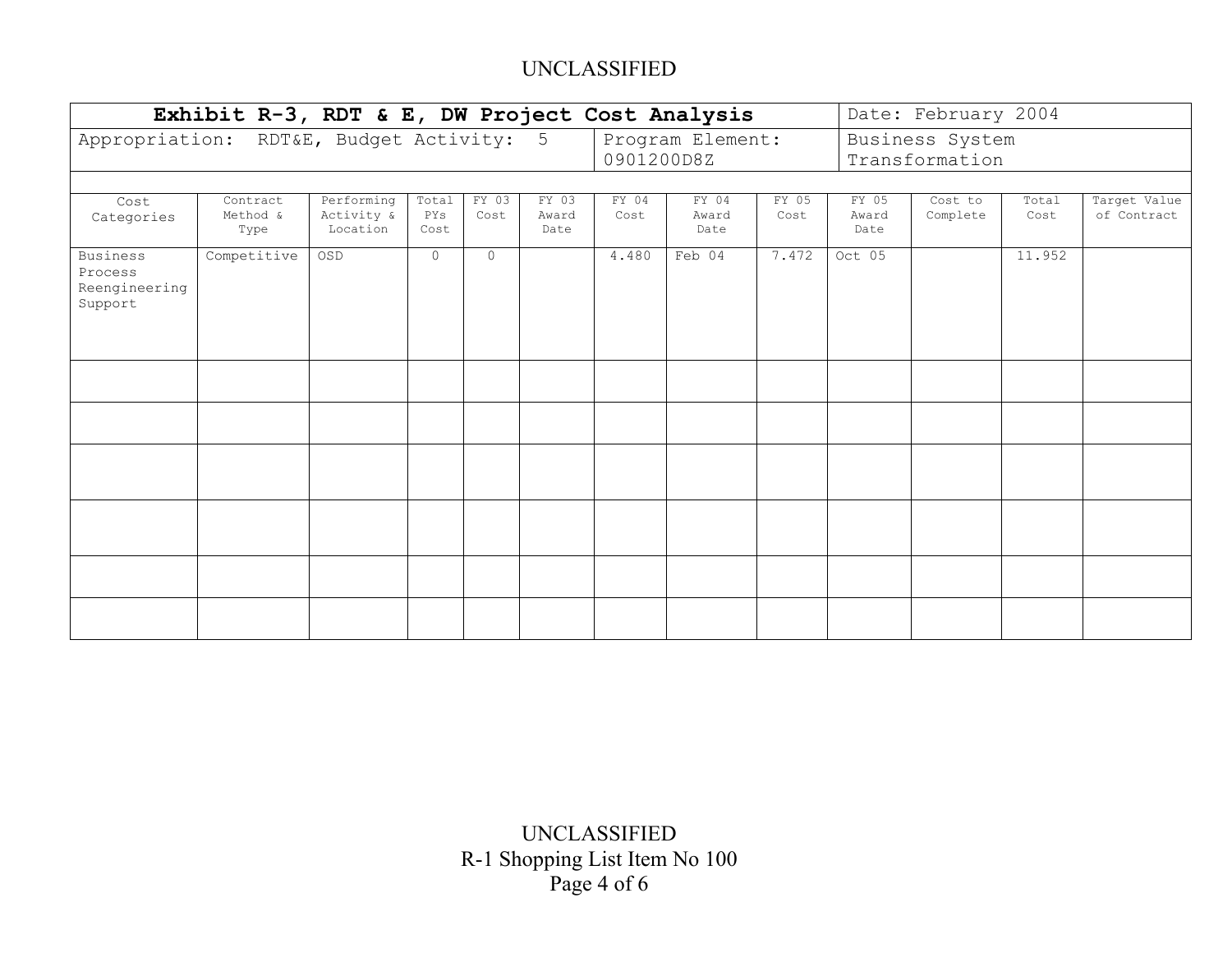|                               |                |                |                |                |                |                | Exhibit R-4, Schedule Profile |                |                |                                 |                |                |                |    |                |                |                |   |                |              |                |                |                |                |      |               |  |                | Date: Month and Year    |                |                |                |
|-------------------------------|----------------|----------------|----------------|----------------|----------------|----------------|-------------------------------|----------------|----------------|---------------------------------|----------------|----------------|----------------|----|----------------|----------------|----------------|---|----------------|--------------|----------------|----------------|----------------|----------------|------|---------------|--|----------------|-------------------------|----------------|----------------|----------------|
|                               |                |                |                |                |                |                |                               |                |                |                                 |                |                |                |    |                |                |                |   |                |              |                |                |                |                |      | February 2004 |  |                |                         |                |                |                |
| Appropriation/Budget Activity |                |                |                |                |                |                |                               |                |                | Program Element Number and Name |                |                |                |    |                |                |                |   |                |              |                |                |                |                |      |               |  |                | Project Number and Name |                |                |                |
| RDT&E, 5                      |                |                |                |                |                |                |                               |                |                | 0901200D8Z Business System      |                |                |                |    |                |                |                |   |                |              |                |                |                |                |      |               |  |                |                         |                |                |                |
|                               |                |                |                |                |                |                |                               |                |                | Transformation                  |                |                |                |    |                |                |                |   |                |              |                |                |                |                |      |               |  |                |                         |                |                |                |
|                               |                | 2001           |                | 2002           |                |                |                               | 2003           |                |                                 | 2004           |                |                |    | 2005           |                |                |   | 2006           |              |                | 2007           |                |                | 2008 |               |  |                | 2009                    |                |                |                |
|                               |                |                |                |                |                |                |                               |                |                |                                 |                |                |                |    |                |                |                |   |                |              |                |                |                |                |      |               |  |                |                         |                |                |                |
| Fiscal Year                   | $\overline{2}$ | 3 <sup>1</sup> | $\overline{4}$ | $\overline{2}$ | $\overline{3}$ | $\overline{4}$ |                               | $\overline{2}$ | $\overline{3}$ | $\overline{4}$                  | 2 <sup>1</sup> | $\overline{3}$ | $\overline{4}$ | -1 | $\overline{2}$ | 3 <sup>1</sup> | $\overline{4}$ |   | $\overline{2}$ | $\mathbf{3}$ | $\overline{4}$ | $\overline{2}$ | $\mathfrak{Z}$ | $\overline{4}$ |      | $2 \mid 3$    |  | $\overline{4}$ |                         | $\overline{2}$ | 3 <sup>1</sup> | $\overline{4}$ |
| Increment 1 BPR               |                |                |                |                |                |                |                               |                |                |                                 | $\triangle$    |                |                |    |                |                |                |   |                |              |                |                |                |                |      |               |  |                |                         |                |                |                |
| Increment 2 BPR               |                |                |                |                |                |                |                               |                |                |                                 |                |                |                |    |                |                |                | Λ |                |              |                |                |                |                |      |               |  |                |                         |                |                |                |
|                               |                |                |                |                |                |                |                               |                |                |                                 |                |                |                |    |                |                |                |   |                |              |                |                |                |                |      |               |  |                |                         |                |                |                |
|                               |                |                |                |                |                |                |                               |                |                |                                 |                |                |                |    |                |                |                |   |                |              |                |                |                |                |      |               |  |                |                         |                |                |                |
|                               |                |                |                |                |                |                |                               |                |                |                                 |                |                |                |    |                |                |                |   |                |              |                |                |                |                |      |               |  |                |                         |                |                |                |
|                               |                |                |                |                |                |                |                               |                |                |                                 |                |                |                |    |                |                |                |   |                |              |                |                |                |                |      |               |  |                |                         |                |                |                |
|                               |                |                |                |                |                |                |                               |                |                |                                 |                |                |                |    |                |                |                |   |                |              |                |                |                |                |      |               |  |                |                         |                |                |                |

R-4 Schedule Profile - Item No. 20-3 of 20-4

UNCLASSIFIED R-1 Shopping List Item No 100 Page 5 of 6